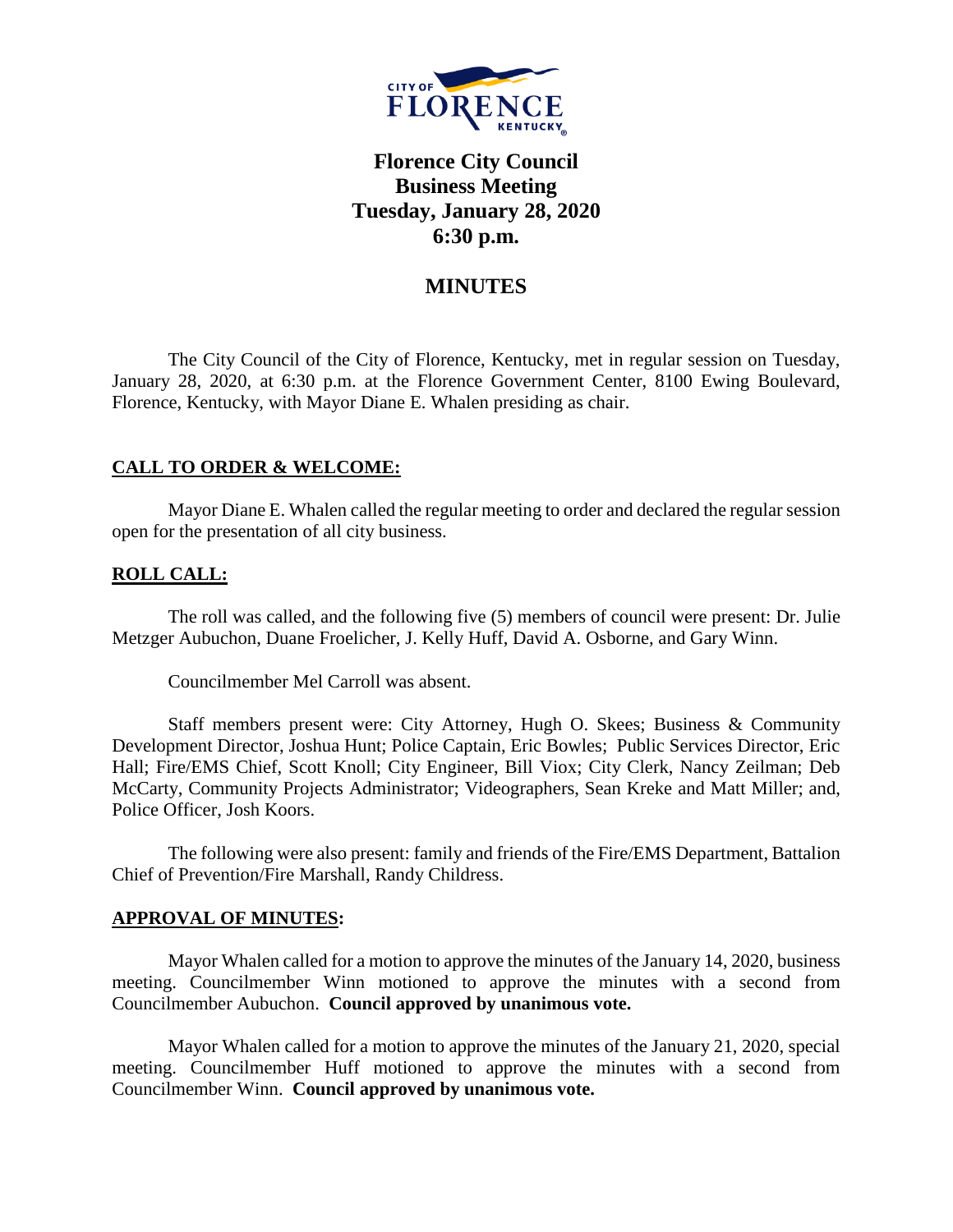Florence City Council Minutes: Tuesday, January 28, 2020

#### **OATH OF OFFICE**

Fire/EMS Chief, Scott Knoll, introduced the newest member of the Florence Fire/EMS Department, Battalion Chief of Prevention/Fire Marshall, Randy Childress. Mayor Whalen administered the oath of office to Mr. Childress and welcomed him to the City of Florence Fire/EMS Department.

### **SECOND READING OF ORDINANCE O-1-20:**

An Ordinance adopting and approving a change in Concept Development Plan for a 0.09 acre portion of the 26.32 acre lot located at 4990 Houston Road, Florence, Kentucky to allow an electric vehicle charging station (Meijer).

Mayor Whalen called for a motion to approve the second reading of Ordinance O-1-20. Councilmember Aubuchon motioned to approve, with a second from Councilmember Winn. **Council approved by unanimous vote.**

### **MAYOR'S REPORT:**

- The Florence Aquatic Center Membership can be purchased at a 15% discount through April 30, 2020. More information is available at [florence-ky.gov.](http://www.florence-ky.gov/)
- There will be a Presidents Day display in the lobby of the Florence Government Center on Monday, February 17, 2020.
- The Safe Sitter program will be held on April 7, 2020 at the Florence Government Center. Visit florence-ky.gov for registration and details.
- The new baseball team name, Florence Yalls, has received positive feedback. The team name has obtained national press coverage including Garden & Gun Magazine, Barstool Sports, the Bob & Tom show and will have a story featured in the Wall Street Journal.
- Buddy Denham has served on our Urban Forest Commission for a number of years and his term expires at the end of March. Mr. Denham has requested not to be reappointed due to health issues. Requesting recommendations for a new appointee.

#### **RECOGNITION:**

Mayor Whalen asked if any of the following desired recognition:

Department Heads:

Fire/EMS Chief, Scott Knoll:

Chief Knoll did not desire recognition.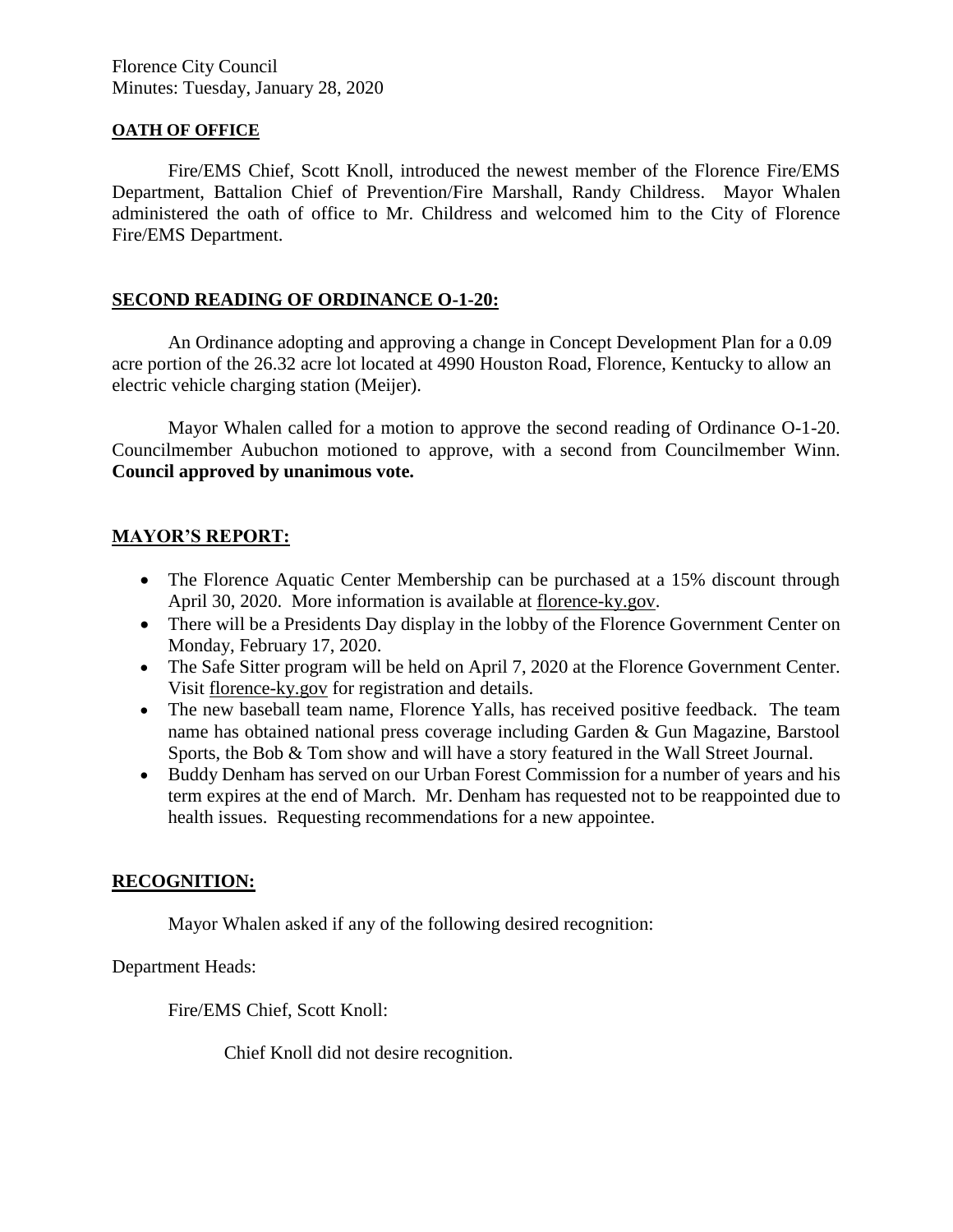Florence City Council Minutes: Tuesday, January 28, 2020

Captain, Eric Bowles:

Captain Bowles did not desire recognition.

Public Services Director, Eric Hall:

Eric Hall, Public Services Director, reported the following:

Miriam Drive – As weather permits, sidewalk installation will resume Kentaboo Avenue – Completed the water main installation and will begin sidewalks from Curtis to the new park Tanners – moving forward as weather permits

Councilmember, Duane Froelicher:

Councilmember, Duane Froelicher, reported a social media post with the Florence Fire/EMS Department handing a young child a hat. He stated a simple kind gesture can go a long way. Also, Mr. Froelicher advised after attending a Florence Rotary Meeting, Carrie Herrmann with the Boone County Library Board, confirmed Florence will not be getting a new library. Currently, there are two positions that will be open on the Library Board and encourage the community to apply. The deadline is February 12, 2020.

Councilmember, Dr. Julie Metzger Aubuchon:

Councilmember, Dr. Aubuchon, discussed the flyer received regarding the Florence Antique Mall. The antique mall has been there for 20 years and currently has approximately 200 vendors. The antique mall is a gem in our city and has been nominated by City Beat Magazine as the best in Cincinnati.

Dr. Aubuchon requested an update with regard to the boil water advisory in Saddlebrook. Public Services Director, Eric Hall, reported anticipating the results to come back and will post on the website with updates. The areas affected in Farmview, Villages of Florence, and Saddlebrook affected approximately 266 residents. Initial plans reviewed, did not indicate the water line would be affected by the interstate work. However, there was a 12 inch section which was tied in and when the water was disconnected, the water pressure dropped. Once crews discovered the disconnection, the valve was found and shut down. When the water drops below 20 psi, a boil water advisory is put in place for safety precautions.

Audience:

No recognition requested from the audience.

#### **ADJOURNMENT:**

There being no further business to come before Council, Mayor Whalen called for a motion to adjourn. Councilmember Huff so moved, with a second from Councilmember Winn. **Council approved by unanimous vote**, the time being 6:50 p.m.